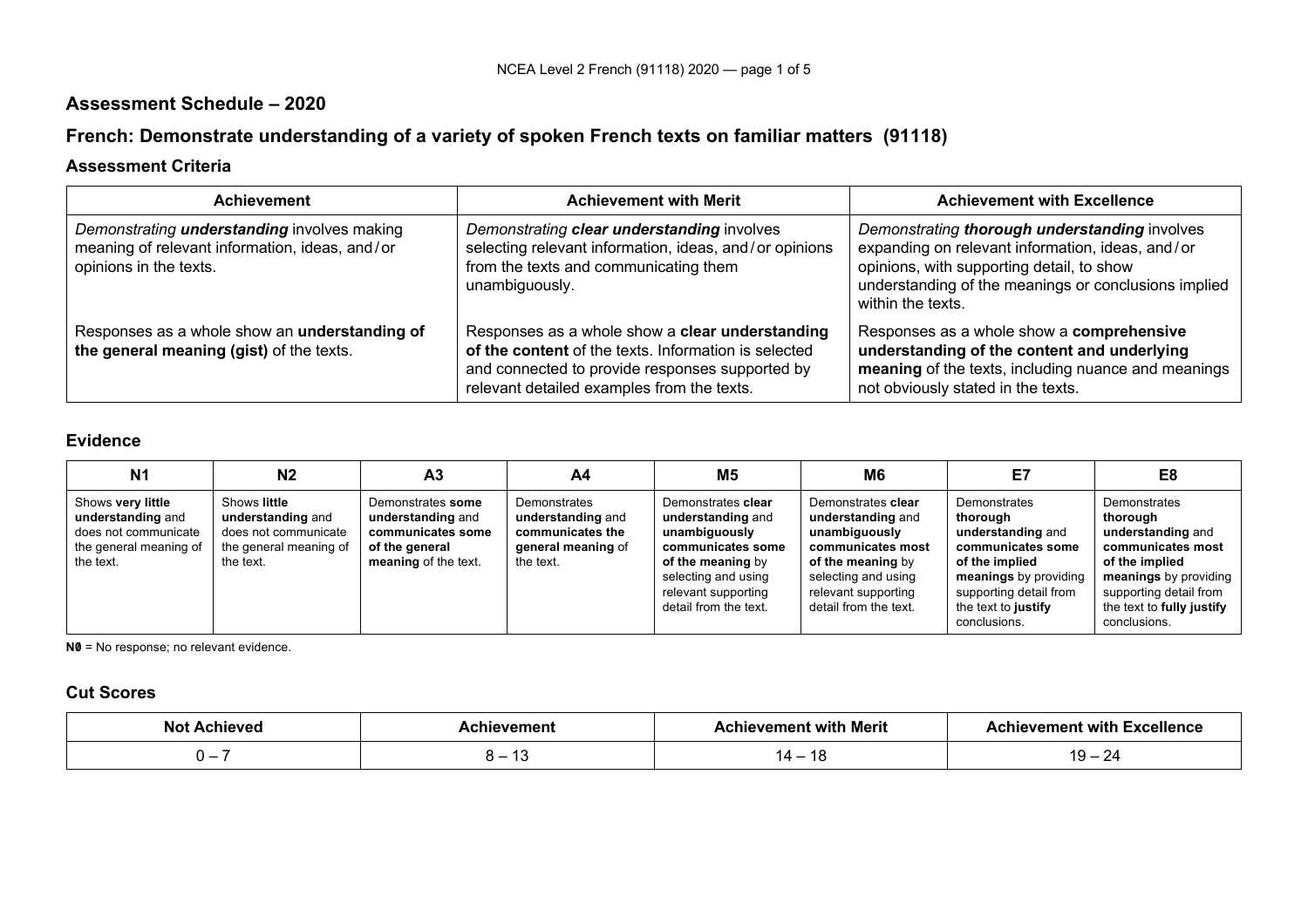#### **Sample Evidence**

What follows is not a complete list of all acceptable responses, nor is it an indication of the exact wording required.

Assessment judgments are based on the level of understanding shown, rather than knowledge of individual lexical items.

Quoting or direct translation alone are not sufficient evidence that the candidate understands the meaning of the text **clearly** or **thoroughly**.

The overall grade for a question must be judged after considering how much of the text as a whole has been understood, and to what depth. Refer to the Evidence statements above.

| <b>Question ONE</b>                                                                                             | <b>Achievement</b>                                                                                                                                                                                                                                                                                                                               | <b>Achievement with Merit</b>                                                                                                                                                                                                                                                                                                                                                                                                                                                                                                                                                       | <b>Achievement with Excellence</b>                                                                                                                                                                                                                                                                                                                                                                                                                                                                |
|-----------------------------------------------------------------------------------------------------------------|--------------------------------------------------------------------------------------------------------------------------------------------------------------------------------------------------------------------------------------------------------------------------------------------------------------------------------------------------|-------------------------------------------------------------------------------------------------------------------------------------------------------------------------------------------------------------------------------------------------------------------------------------------------------------------------------------------------------------------------------------------------------------------------------------------------------------------------------------------------------------------------------------------------------------------------------------|---------------------------------------------------------------------------------------------------------------------------------------------------------------------------------------------------------------------------------------------------------------------------------------------------------------------------------------------------------------------------------------------------------------------------------------------------------------------------------------------------|
| (a) Possible evidence to support<br>the candidate's opinions of the<br>events Christophe and Nadine<br>propose. | their answer.<br>• I would like to go to the events, as I<br>enjoy films and music.<br>• I am interested in world events and<br>personal stories about young people<br>from different countries.<br>• I don't have much money, so the<br>documentary might be better than the<br>concert, as it is less expensive. I would<br>enjoy both events. | The candidate may decide for or against attending either event, but is expected to demonstrate understanding of the passage in<br>• I would like to go to the film and the<br>concert, as I enjoy cultural and musical<br>events.<br>• I am interested in world events and<br>personal stories about young people<br>from different countries.<br>• The documentary might be better than<br>the concert, as it is less expensive. I<br>enjoy listening to some African music<br>genres, so Corneille's show would<br>interest me a lot.<br>• I am also environmentally friendly, so | • I would like to go both to the film and<br>the concert, as I enjoy cultural and<br>musical events. I am interested in world<br>events and personal stories about<br>young people from different countries.<br>• The documentary would provide a form<br>of escapism, as these are issues that<br>go beyond my own life.<br>• I enjoy listening to some African music<br>genres, so Corneille's show would<br>interest me a lot. However, I am also<br>environmentally friendly, so the fact the |
|                                                                                                                 |                                                                                                                                                                                                                                                                                                                                                  | the fact the children in the documentary<br>are trying to save the world would make<br>me want to see it also. I would like to go<br>to both events for these reasons.                                                                                                                                                                                                                                                                                                                                                                                                              | children in the documentary are trying<br>to save the world would make me want<br>to see it. I think their efforts to volunteer<br>and help the homeless are equally<br>impressive. I would like to go to the<br>events for these reasons.                                                                                                                                                                                                                                                        |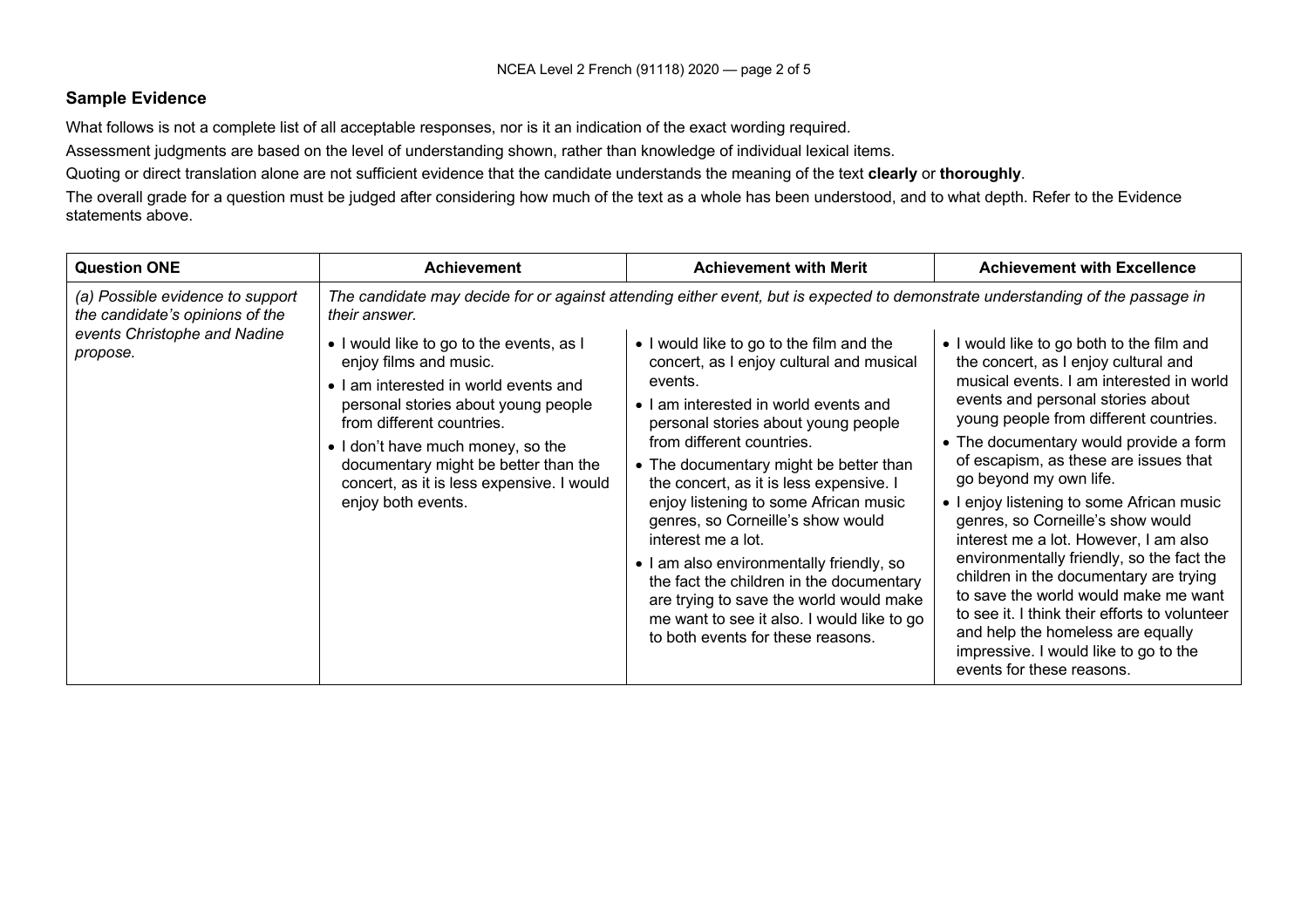| (b) Possible evidence indicating<br>• Christophe's suggestion is to see a<br>understanding of which activity<br>film at the cinema. It is called<br>Christophe and Nadine are likely<br>Demain est à nous. It is about eight<br>to choose, and why.<br>children with projects to save the<br>planet. One is a French boy who is<br>buying things for people who live on<br>the streets.<br>• Nadine's suggestion is to attend a<br>concert by a musician called<br>Corneille. He lives in Quebec, but his<br>parents' country is Rwanda. There<br>was genocide there in 1994 and<br>Corneille left afterwards to start a<br>musical career in Canada.<br>• Nadine likes the positive message in<br>the music. There is also a feeling of<br>optimism in his songs.<br>• They are likely to choose the film.<br>Christophe doesn't like R&B, and<br>thinks concerts are too expensive. | • Tomorrow is Ours – Demain est à<br>nous is a documentary about eight<br>children who have projects to make<br>the world better and to save the<br>planet. One example is a 12-year-old<br>French boy who sells drawings to<br>buy things for people who live on the<br>streets.<br>• What Nadine likes the most about<br>him is that his music expresses a<br>positive message.<br>• Despite the bad start to his life, he<br>has not fallen into anger or<br>depression. He has a feeling of<br>optimism in his songs.<br>• They are likely to choose to go to the<br>documentary. Nadine does say that<br>Corneille is only playing one concert,<br>but Christophe doesn't like R&B<br>music and thinks concerts are<br>expensive.<br>• Nadine shows some interest in the<br>film when she says "Incredible!" after<br>Christophe's description. This makes<br>me think Nadine will be persuaded to<br>change her mind. | • Tomorrow is Ours - Demain est à nous tells<br>the story of eight children throughout the<br>world who are trying to improve their<br>communities. One of the children is a 12-year-<br>old French boy who is selling his own<br>drawings to buy food for homeless people. A<br>film about young children striving to make<br>such a positive impact seems inspiring.<br>• Nadine's suggestion is to attend a concert by<br>R&B singer Corneille. He lives in Quebec but<br>spent most of his childhood in Rwanda, the<br>country of his parents. Sadly, when he was<br>17, his whole family was killed during the<br>Rwandan genocide in 1994. He had to leave<br>his country quickly. Later, he started his<br>musical career in Canada.<br>• Nadine likes that despite the pain and grief of<br>his early life, he hasn't fallen into anger or<br>depression, and he shares a feeling of<br>optimism through his songs. The singer's<br>incredible back story, in addition to the<br>positive message in his music, would make<br>this a really appealing option. |
|---------------------------------------------------------------------------------------------------------------------------------------------------------------------------------------------------------------------------------------------------------------------------------------------------------------------------------------------------------------------------------------------------------------------------------------------------------------------------------------------------------------------------------------------------------------------------------------------------------------------------------------------------------------------------------------------------------------------------------------------------------------------------------------------------------------------------------------------------------------------------------------|-----------------------------------------------------------------------------------------------------------------------------------------------------------------------------------------------------------------------------------------------------------------------------------------------------------------------------------------------------------------------------------------------------------------------------------------------------------------------------------------------------------------------------------------------------------------------------------------------------------------------------------------------------------------------------------------------------------------------------------------------------------------------------------------------------------------------------------------------------------------------------------------------------------------------------|-----------------------------------------------------------------------------------------------------------------------------------------------------------------------------------------------------------------------------------------------------------------------------------------------------------------------------------------------------------------------------------------------------------------------------------------------------------------------------------------------------------------------------------------------------------------------------------------------------------------------------------------------------------------------------------------------------------------------------------------------------------------------------------------------------------------------------------------------------------------------------------------------------------------------------------------------------------------------------------------------------------------------------------------------------------------------|
|---------------------------------------------------------------------------------------------------------------------------------------------------------------------------------------------------------------------------------------------------------------------------------------------------------------------------------------------------------------------------------------------------------------------------------------------------------------------------------------------------------------------------------------------------------------------------------------------------------------------------------------------------------------------------------------------------------------------------------------------------------------------------------------------------------------------------------------------------------------------------------------|-----------------------------------------------------------------------------------------------------------------------------------------------------------------------------------------------------------------------------------------------------------------------------------------------------------------------------------------------------------------------------------------------------------------------------------------------------------------------------------------------------------------------------------------------------------------------------------------------------------------------------------------------------------------------------------------------------------------------------------------------------------------------------------------------------------------------------------------------------------------------------------------------------------------------------|-----------------------------------------------------------------------------------------------------------------------------------------------------------------------------------------------------------------------------------------------------------------------------------------------------------------------------------------------------------------------------------------------------------------------------------------------------------------------------------------------------------------------------------------------------------------------------------------------------------------------------------------------------------------------------------------------------------------------------------------------------------------------------------------------------------------------------------------------------------------------------------------------------------------------------------------------------------------------------------------------------------------------------------------------------------------------|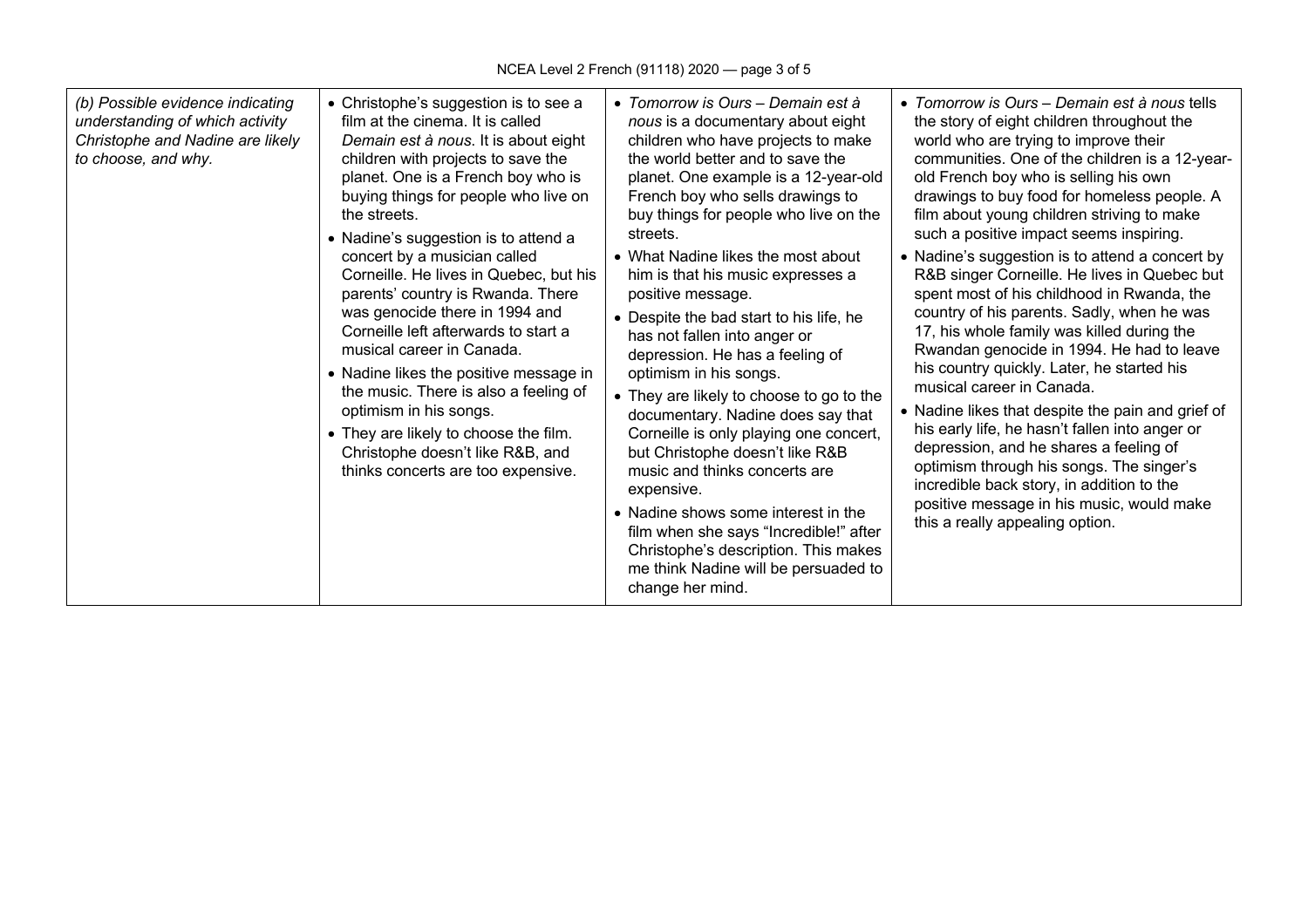| <b>Question TWO</b>                                                                                                                                         | <b>Achievement</b>                                                                                                                                                                              | <b>Achievement with Merit</b>                                                                                                                                                                                                                                                                                                                                                                                                | <b>Achievement with Excellence</b>                                                                                                                                                                                                                                                                                                                                                                                                                                                                                                                                                                                                                                              |
|-------------------------------------------------------------------------------------------------------------------------------------------------------------|-------------------------------------------------------------------------------------------------------------------------------------------------------------------------------------------------|------------------------------------------------------------------------------------------------------------------------------------------------------------------------------------------------------------------------------------------------------------------------------------------------------------------------------------------------------------------------------------------------------------------------------|---------------------------------------------------------------------------------------------------------------------------------------------------------------------------------------------------------------------------------------------------------------------------------------------------------------------------------------------------------------------------------------------------------------------------------------------------------------------------------------------------------------------------------------------------------------------------------------------------------------------------------------------------------------------------------|
| (a) Possible evidence showing<br>understanding of how Claire is<br>feeling and what she wants to find<br>out by writing to the Healthy Lives<br>radio show. | • Claire is sad. She doesn't understand<br>why, as she has friends, and excellent<br>marks at school.<br>• She wants to find out how to be happy.                                               | • Claire is really sad. She doesn't<br>understand why, because she has lots<br>to be happy about, such as friends,<br>excellent marks at school, and parents<br>who love her.<br>• She wants to find out what to do to find<br>happiness.                                                                                                                                                                                    | • Claire is really sad. She doesn't<br>understand her own feelings, as she<br>has every reason to be happy, such as:<br>friends, excellent marks at school, an<br>ability to be social when she needs to,<br>and parents who love her. Not having<br>any real reason to feel bad troubles her.<br>She feels like there is something<br>missing in her life, and she wants to<br>know how to find happiness.                                                                                                                                                                                                                                                                     |
| (b) Possible evidence showing<br>understanding of what the radio<br>host recommends, and why.                                                               | • The radio host recommends Claire read<br>a book about happiness.<br>• Happiness can be learnt.<br>• Scientists have shown that people who<br>meditate have stronger feelings of<br>happiness. | • The radio host recommends Claire buy<br>and read a book about happiness<br>written by Matthieu Ricard, which says<br>happiness is not something you have,<br>but something you learn, just like you<br>would learn to ride a bike.<br>• Do meditation, because the advantages<br>of meditating have been proven<br>scientifically. Images of the brain show<br>people who meditate have stronger<br>feelings of happiness. | • The radio host recommends Claire buy<br>and read a book about happiness,<br>because it explains that happiness is<br>not something you have or something<br>you find, but rather something you<br>learn. The idea is that happiness can be<br>achieved through meditation, which<br>develops an internal way of being<br>independent of external problems. The<br>radio host also makes this<br>recommendation because there is<br>apparent proof it is effective. Scientific<br>studies have used brain imaging to<br>show that the activation of areas of the<br>brain connected with feelings of<br>happiness is stronger in expert<br>meditators than in ordinary people. |

#### NCEA Level 2 French (91118) 2020 — page 4 of 5